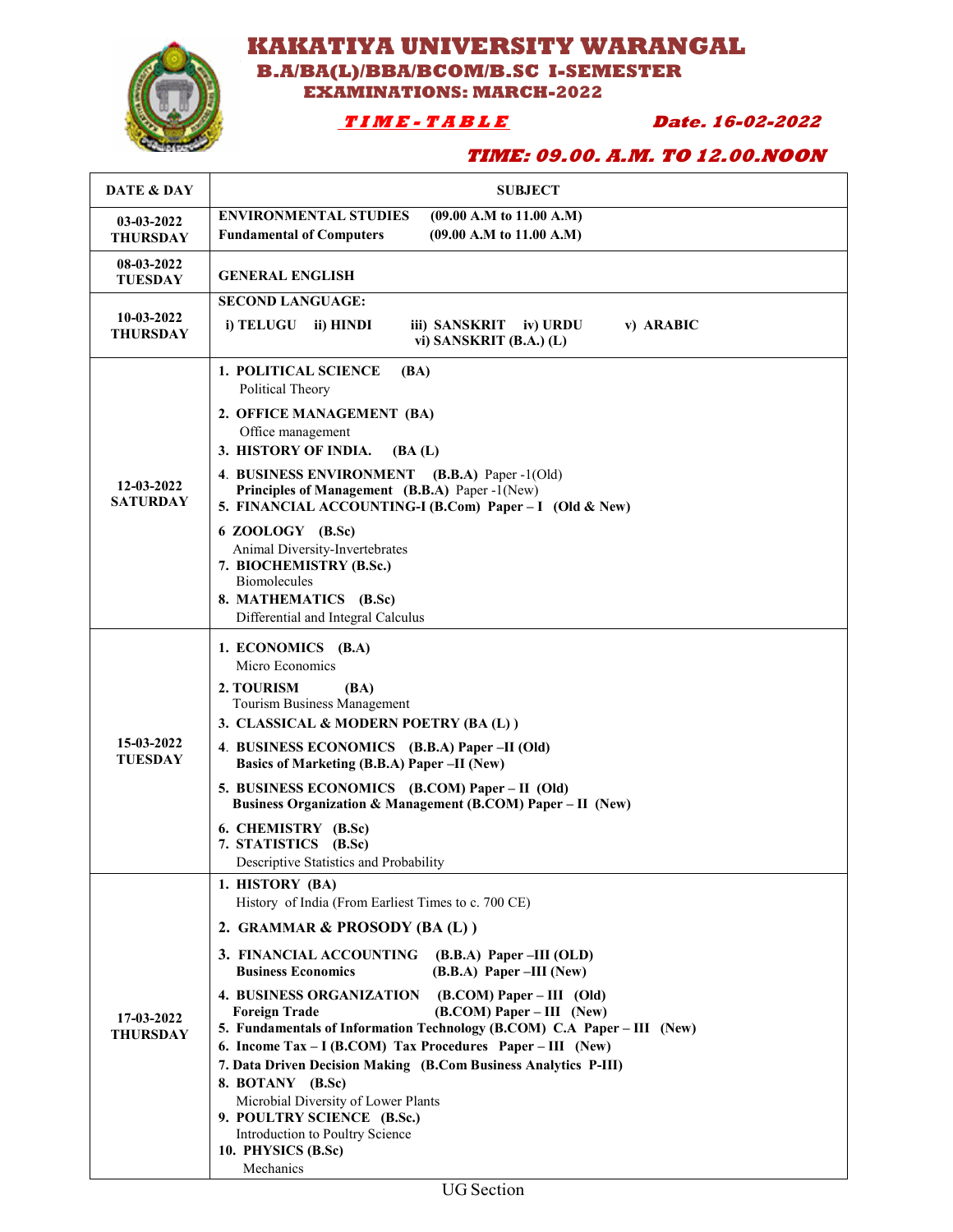| 21-03-2022<br><b>MONDAY</b> | 1. PUBLIC ADMINISTRATION (BA)<br>Basics of Public Administration                                                                                                                                                                                                                                                                         |
|-----------------------------|------------------------------------------------------------------------------------------------------------------------------------------------------------------------------------------------------------------------------------------------------------------------------------------------------------------------------------------|
|                             | 2. INFORMATION TECHNOLOGY (B.B.A) Paper – IV (Old)                                                                                                                                                                                                                                                                                       |
|                             | 3. INFORMATION TECHNOLOGY (B.COM) (Reg. & Comp.) Paper –IV(Old)                                                                                                                                                                                                                                                                          |
|                             | 4. COMPUTER SCIENCE (B.Sc)<br>Programming in C                                                                                                                                                                                                                                                                                           |
|                             | 5. DATA SCIENCE (B.Sc)                                                                                                                                                                                                                                                                                                                   |
|                             | Fundamentals Of Information Technology                                                                                                                                                                                                                                                                                                   |
|                             | 6. BIOTECHNOLOGY (B.Sc.)<br>Cell Biology & Genetics                                                                                                                                                                                                                                                                                      |
|                             | 7 SERICULTURE (B.Sc)<br>General Sericulture                                                                                                                                                                                                                                                                                              |
| 23-03-2022<br>WEDNESDAY     | 1. MODERN LANGUAGE (B.A.)<br>i) Telugu ii) English<br>2. JOURNALISM & MASS COMMUNICATIONS (BA)<br>Introduction To Mass Communication & Journalism                                                                                                                                                                                        |
|                             | 3. GEOGRAPHY<br>Elements of Geomorphology<br>4. COMPUTER APPLICATIONS (Common for B.A. & B.Sc. Biology)<br>Programming in C                                                                                                                                                                                                              |
|                             | 5. ELECTRONICS (B.Sc.)<br>Circuit Analysis<br>6. GEOLOGY (B.Sc)<br><b>Physical Geology, Crystallography</b><br>7. MICROBIOLOGY (B.Sc)<br>Introductory Microbiology                                                                                                                                                                       |
|                             | 8. INDUSTRIAL MICRO-BIOLOGY (B.Sc)<br>Fundamentals of Industrial Microbiology                                                                                                                                                                                                                                                            |
| 25-03-2022<br><b>FRIDAY</b> | 1. SOCIOLOGY (BA)<br>Fundamentals of Sociology<br>2. HUMAN RESOURCE MANAGEMENT (BA)<br>Management<br>3. PSYCHOLOGY (General Psychology)<br>4. NUTRITION & DIETETICS<br>Introduction to Nutrition & Dietetics<br>5. CROP PRODUCTION (Fundamentals of Agronomy)<br>(Dairy Husbandry – I)<br><b>6. DAIRY SCIENCE</b><br>7. FOOD & NUTRITION |
|                             | Introduction to Food & Nutrition<br>8. FOOD SCIECNE & QULITY CONTROL<br>Food Chemistry & Nutrition                                                                                                                                                                                                                                       |

T

*MADHUKAR PROF. P. MALLA REDDY* **CONTROLLER OF EXAMINATIONS**

 *DR. J. MADHUKAR DR. A. NARENDER*  **ACOE ACOE**

- **Note:** 1) Any omission or clash in the Time Warangal immediately. or clash in the Time- Table may be intimated to the Controller of Examinations, K.U.,
- Warangal immediately.<br>2) Candidates will not be allowed into examination hall after 9.00 AM.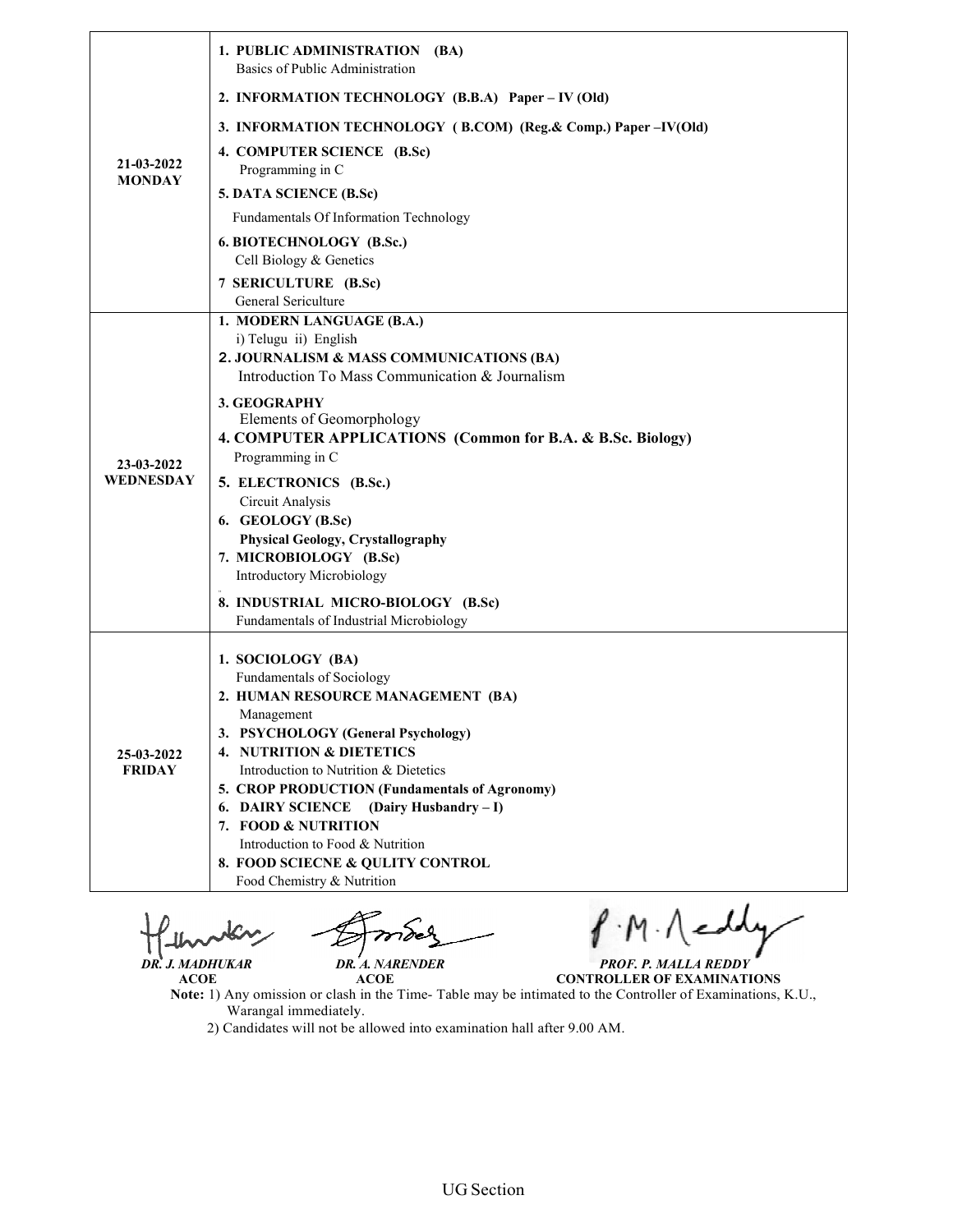

 **KAKATIYA UNIVERSITY WARANGAL**

 **B.A/BA(L)/BBA/BCOM/B.SC III-SEMESTER** 

 **EXAMINATIONS: MARCH-2022** 

# **T I M E - T A B L E Date. 16-02-2022**

## **TIME: 09.00. A.M. TO 12.00.NOON**

| DATE & DAY                     | <b>SUBJECT</b>                                                                                                                                                                                                                                                                                                                                                                                                                                                                                                                                                                                                                                                                            |
|--------------------------------|-------------------------------------------------------------------------------------------------------------------------------------------------------------------------------------------------------------------------------------------------------------------------------------------------------------------------------------------------------------------------------------------------------------------------------------------------------------------------------------------------------------------------------------------------------------------------------------------------------------------------------------------------------------------------------------------|
| $07-03-2022$<br><b>MONDAY</b>  | SEC -I (09.00 A.M to 11.00 A.M)<br>1. COMMUNICATION SKILLS IN ENGLISH/ Communication Skills (BA, BA L) (BBA, BCOM)<br>(OLD)<br>2. COMPUTER BASICS AND AUTOMATION (B.Sc)<br>(OLD)<br>3. PROJECT PLANNING AND REPORT WRITING (BA/BA(L)) (New)<br>4. FUNDAMENTALS OF NANO TECHNOLOGY (B.Sc) (New)<br>5. (a) PRINCIPLES OF INSURANCE (B.COM)<br>(New)<br>(b) FOUNDATIONS OF DIGITAL MARKETING (B.Com)<br>(New)<br>(c) FUNDAMENTALS OF BUSINESS ANALYTICS (B.Com)<br>(New)<br>6. (a) PERSONALITY DEVELOPMENT - I (BBA)<br>(New)<br>(b) ADVANCED COMPUTER SKILLS (BBA)<br>(New)                                                                                                                 |
| 09-03-2022<br><b>WEDNESDAY</b> | $SEC - II (NEW) (09.00 A.M to 11.00 A.M)$<br>1. ENTREPRENEURSHIP DEVELOPMENT (B.A / BA (L))<br>2. BIO STATISTICS (B.Sc)<br>3. (a) PRACTICE OF LIFE INSURANCE (B.Com)<br>(b) WEB DESIGN AND ANALYTICS (B.Com)<br>(c) APPLICATION OF BUSINESS ANALYTICS (B.Com)<br>4. (a) BASIC QUALITY MANAGEMENT (BBA)<br>(b) BUSINESS POLICY AND STRATEGY (BBA)                                                                                                                                                                                                                                                                                                                                          |
| 11-03-2022<br><b>FRIDAY</b>    | <b>GENERAL ENGLISH (OLD)</b><br><b>GENERAL ENGLISH (NEW)</b>                                                                                                                                                                                                                                                                                                                                                                                                                                                                                                                                                                                                                              |
| 14-03-2022<br><b>MONDAY</b>    | <b>SECOND LANGUAGE</b><br>i) TELUGU (Old)<br>iii) HINDI (Old)<br>v) SANSKRIT (Old)<br>viii) URDU (Old)<br>$x)$ ARABIC (Old)<br>ii) TELUGU (New)<br>iv) HINDI (New)<br>vi) SANSKRIT (New)<br>$ix)$ URDU (New)<br>xi) ARABIC (New)<br>vii) SANSAKRIT (BA .L)                                                                                                                                                                                                                                                                                                                                                                                                                                |
| 16-03-2022<br>WEDNESDAY        | 1. POLITICAL SCIENCE (BA)<br>i) Indian Govt. Politics (Basics of Indian Constitution & Citizenship) (Old) ii) Indian Political Though (New)<br>2. OFFICE MANAGEMENT<br>Secretarial practice<br>3. HISTORY OF TELUGU LITERATURE (BA L)<br>4. FINANCIAL MANAGEMENT (BBA) Paper - I (Old)<br>5. HUMAN RESORCE MANAGEMENT (BBA) Paper – I (New)<br>6. ADVANCED ACCOUNTING (B.Com)<br>Paper – I (Old & New)<br>7. ZOOLOGY (B.Sc)<br>i) Animal Diversity – Vertebrates and Developmental Biology (Old)<br>ii) Animal Physiology and Animal Behaviour (New)<br>8. BIO-CHEMISTRY (B.Sc)<br>Intermediary Metabolism<br>9. MATHEMATICS (B.Sc)<br>(a) Real Analysis (Old)<br>(b) Real Analysis (New) |
| 19-03-2022<br><b>SATURDAY</b>  | 1. ECONOMICS (BA)<br>i) Macro Economics (Old) ii) Statistics for Economics<br>(New)                                                                                                                                                                                                                                                                                                                                                                                                                                                                                                                                                                                                       |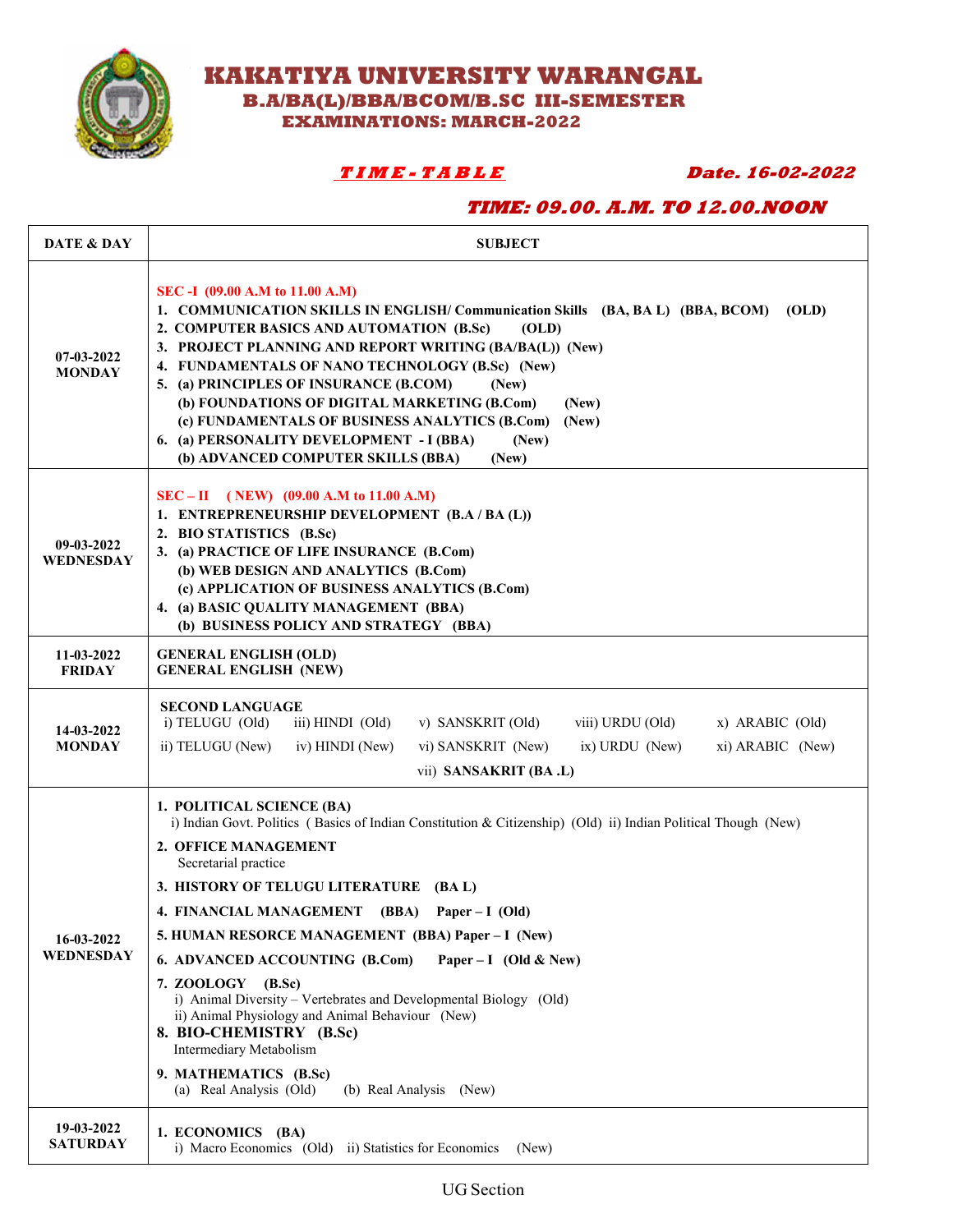|                               | 2. TOURISM<br>(BA)<br>Tourism product of India                                                                                     |
|-------------------------------|------------------------------------------------------------------------------------------------------------------------------------|
|                               | 3. GRAMMAR<br>(BA L)                                                                                                               |
|                               | 4. MARKETING MANAGEMENT (BBA) Paper-II (Old)                                                                                       |
|                               | 5. INFORMATION TECHNOLOGY FOR BUSINESS (BBA) Paper - II (New)                                                                      |
|                               | 6. BUSINESS STATISTICS -I (B.Com)<br>Paper – II (Old & New)                                                                        |
|                               | 7. CHEMISTRY (B.Sc) (Old)                                                                                                          |
|                               | 8. CHEMISTRY (B.Sc) (New)                                                                                                          |
|                               | 9. STATISTICS (B.Sc)<br>i) Statistical Methods (Old) ii) Statical Methods and Theory of Estimation (New)                           |
|                               |                                                                                                                                    |
|                               | 1. HISTORY (BA)                                                                                                                    |
|                               | History of India (1526-1857 CE)                                                                                                    |
|                               | 2. HISTORY OF INDIA (1526-1857 CE) (BA L)                                                                                          |
|                               | 3. HUMAN RESOURCE MANAGEMENT (BBA) Paper - III (Old)<br>4. FINANCIAL MANAGEMENT (BBA) Paper -III (New)                             |
|                               | 5. INCOME TAX - I (B.Com) Paper – III (OLD)                                                                                        |
|                               | 6. FINANCIAL INSTITUTIONS & MARKETS (B.Com) Paper-III (New)                                                                        |
| 22-03-2022<br><b>TUESDAY</b>  | 7. RELATIONAL DATABASE MANAGEMENT (B.Com) (CA)<br>Paper – III (NEW)                                                                |
|                               | 8. ASSESSMENT OF OTHER ENTITIES (B.Com (TP) Paper - III (New)                                                                      |
|                               | 9. DATA ANALYTICS MODELING (B.Com Business analytics) P- III                                                                       |
|                               | 10. BOTANY (B.Sc)<br>i) Taxonomy of Angiosperms and Medicinal Botany (Old) ii) Plant Anatomy and Embryology (New)                  |
|                               | 11. POULTRY SCIENCE (B.Sc)                                                                                                         |
|                               | Poultry Nutrition and Biochemistry                                                                                                 |
|                               | 12. PHYSICS (B.Sc)                                                                                                                 |
|                               | i) Thermal Physics (Old) ii) Electromagnetic Theory (New)                                                                          |
|                               | 1. PUBLIC ADMINISTRATION (BA)                                                                                                      |
|                               | Union Administration                                                                                                               |
|                               | 2. BUSINESS STATISTICS – II (BBA) Paper – IV (OLD)                                                                                 |
|                               | 3. ENTREPRENEURIAL DEVELOPMENT & BUSINESS ETHICS (B.Com) Paper - IV (OLD)                                                          |
| 24-03-2022                    | 4. PROGRAMMING WITH C (B.Com. CA) Paper-IV (OLD)                                                                                   |
| <b>THURSDAY</b>               | 5. COMPUTER SCIENCE (B.Sc)                                                                                                         |
|                               | i) Database Management System (Old) ii) Data Structures Using $C++$ (New)<br>6. DATA SCIENCE (Data Engineering with Python) (B.Sc) |
|                               | 7. BIO-TECHNOLOGY (B.Sc)                                                                                                           |
|                               | i) Biological Chemistry (Old) ii) Molecular Biology and r-DNA Technology (New)                                                     |
|                               | 8. SERICULTURE (B.Sc)                                                                                                              |
|                               | i) Biology of mulberry silkworm (Old) ii) Silkworm seed Technology (New)                                                           |
|                               | 1. MODERN LANGUAGE                                                                                                                 |
|                               | i) Telugu ii) English<br>2. JOURNALISM (BA)                                                                                        |
|                               | Development Communication                                                                                                          |
| 26-03-2022<br><b>SATURDAY</b> | 3. GEOGRAPHY                                                                                                                       |
|                               | Human Geography<br>4. COMPUTER APPLICATIONS (B.A & B.Z.C)                                                                          |
|                               | i) Data Base Management System (Old) ii) Relational data base Management Systems (New)                                             |
|                               | 5. ELECTRONICS (B.Sc)                                                                                                              |
|                               | Analog Circuits                                                                                                                    |
|                               | 6. GEOLOGY (B.Sc)<br>i) Igneous and Metamorphic Petrology (old) ii) Petrology (New)                                                |
|                               | 7. MICRO-BIOLOGY (B.Sc)<br>i) Microbial Physiology (Old) ii) Medical Microbiology & Basics of Immmology (New)                      |
|                               | 8. INDUSTRIAL MICRO-BIOLOGY (B.Sc)                                                                                                 |
|                               | Microbial Physiology and Biochemistry                                                                                              |
|                               |                                                                                                                                    |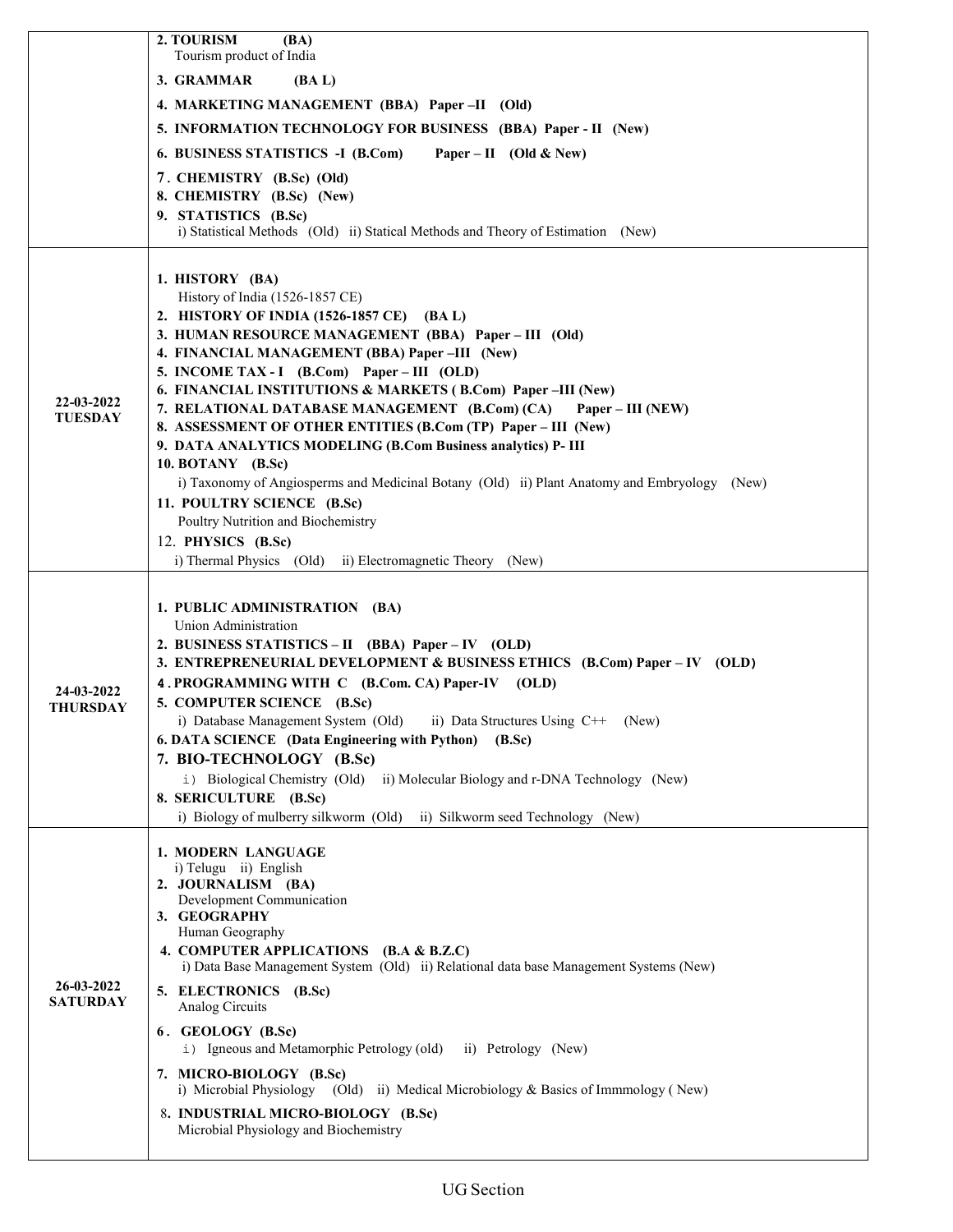|                              | 1. SOCIOLOGY (B.A)<br>i) Social Issues, Policies and Development (Old) ii) Rural and Urban Sociology (New)                                                                                                                                                                                                                                                                            |
|------------------------------|---------------------------------------------------------------------------------------------------------------------------------------------------------------------------------------------------------------------------------------------------------------------------------------------------------------------------------------------------------------------------------------|
| 29-03-2022<br><b>TUESDAY</b> | 2. HUMAN RESOURCE MANAGEMENT<br>(B.A)<br>Human Resource Management<br>3. Psychology<br>4. Nutrition & Dietetics: Normal and Therapeutic Nutrition<br><b>5. Crop Production: Plant Protection</b><br>6. Dairy Science: Dairy cattle Nutrition<br>7. Food & Nutrition: Normal and Therapeutic Nutrition<br>8. Food Science & Analytics Control: Post Harvest Technology of field Crops. |

 *DR. J. MADHUKAR DR. A. NARENDER*

 **ACOE ACOE Note :** 1) Any omission or clash in the Time- Table may be intimated to the Controller of Examinations, K.U., Warangal immediately. *MADHUKAR PROF. P. MALLA REDDY*<br>ACOE **ACOE** *PROF. P. MALLA REDDY* **CONTROLLER OF EXAMINATIONS**

2) Candidates will not be allowed into examination hall 09.00 AM.

UG Section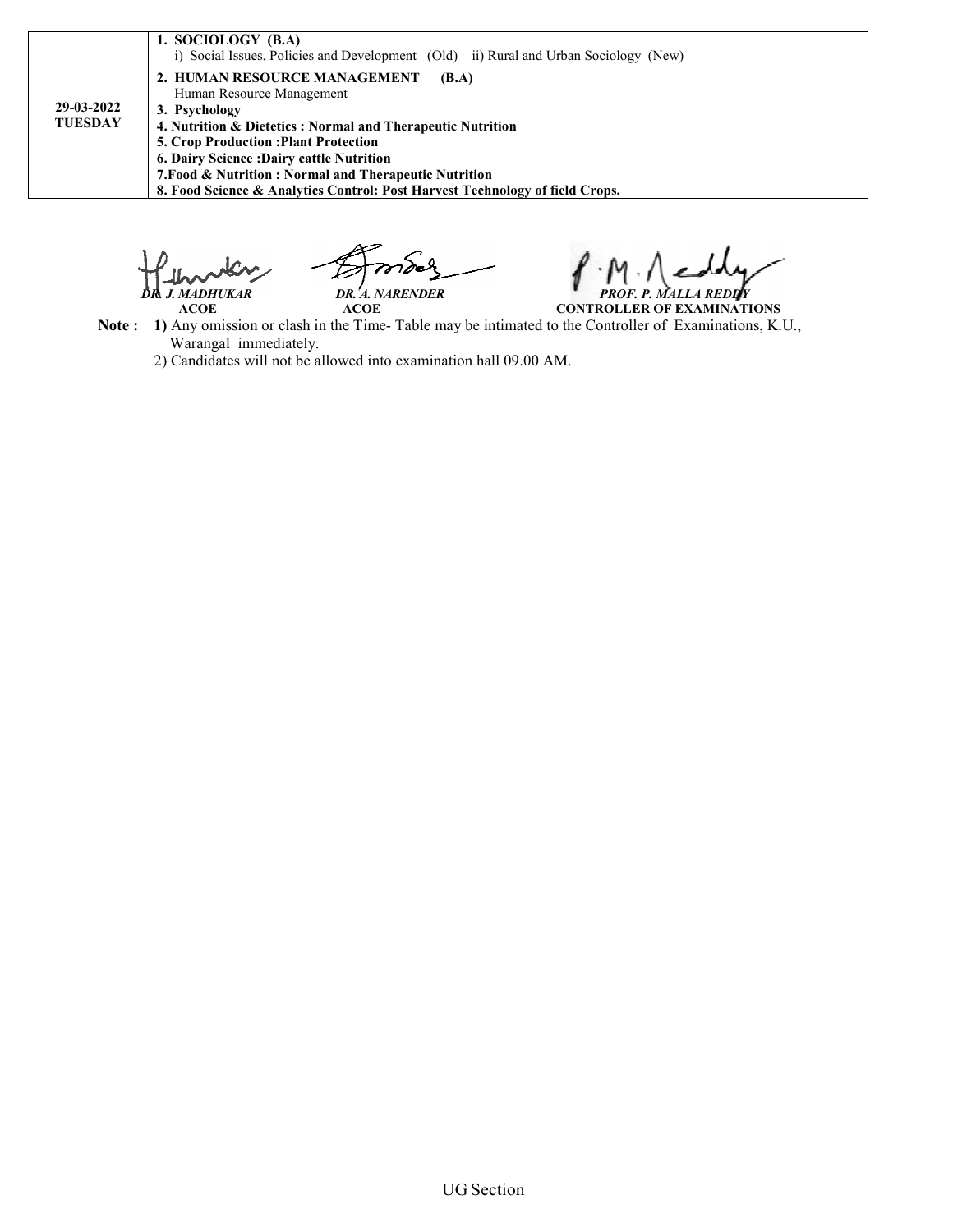

# **KAKATIYA UNIVERSITY WARANGAL B.A/BA(L)/BBA/BCOM/B.SC V-SEMESTER EXAMINATIONS: MARCH-2022**

# **T I M E - T A B L E Date. 16-02-2022**

| <i>TIME: 02.00. P.M. TO 05.00.P.M</i>      |                                                                                                                                                                                                                                                                                                                                                                                                                                                                                                                                                                                                                                                                                                                                                                                                                                                                                                                                     |  |
|--------------------------------------------|-------------------------------------------------------------------------------------------------------------------------------------------------------------------------------------------------------------------------------------------------------------------------------------------------------------------------------------------------------------------------------------------------------------------------------------------------------------------------------------------------------------------------------------------------------------------------------------------------------------------------------------------------------------------------------------------------------------------------------------------------------------------------------------------------------------------------------------------------------------------------------------------------------------------------------------|--|
| DATE & DAY                                 | <b>SUBJECT</b>                                                                                                                                                                                                                                                                                                                                                                                                                                                                                                                                                                                                                                                                                                                                                                                                                                                                                                                      |  |
| 03-03-2022<br><b>THURSDAY</b>              | SEC - III (02.00 PM to 04.00 PM)<br>TELANGANA HERITAGE AND CULTURE (BA & BAL) (Old)<br><b>VERBAL REASONING FOR APTITUDE TEST (B.Sc)</b><br>(Old)<br><b>CONSUMERISM</b><br>(B. Com)<br>(Old)<br>$GE - I (02.00 PM to 05.00 PM)$<br>Good Governance (B.A & B.A (L)<br>1.<br>(New)<br>2.<br><b>Water Resource Management</b> (B.Sc)<br>(New)<br>a) Business Economics<br>3.<br>(B. Com)<br>(New)<br>b) Advanced Aspects of Income Tax (B.Com)<br>(New)<br><b>Mobile Commerce</b><br>(B.B.A)<br>(New)<br>4.                                                                                                                                                                                                                                                                                                                                                                                                                             |  |
| 08-03-2022<br><b>TUESDAY</b><br>10-03-2022 | GE-II (02.00 PM to 04.00 PM)<br><b>WATER RESOURCE MANAGEMENT</b><br>$(BA & BAL$ (Old)<br>PUBLIC HEALTH AND HYGIENE<br>(B.Sc)<br>(Old)<br><b>ORGANISATIONAL BEHAVIOUR</b><br>(B. Com)<br>(Old)<br>Paper -V: GENERAL ENGLISH<br>(New)<br>(SECOND LANGUAGE) PAPER-V (New)<br>i) TELUGU<br>ii) HINDI<br>iii) SANSKRIT<br>iv) URDU<br>v) ARABIC                                                                                                                                                                                                                                                                                                                                                                                                                                                                                                                                                                                          |  |
| <b>THURSDAY</b>                            | vi) SANSKRIT (B.A.) (L)                                                                                                                                                                                                                                                                                                                                                                                                                                                                                                                                                                                                                                                                                                                                                                                                                                                                                                             |  |
| 12-03-2022<br><b>SATURDAY</b>              | <b>1. POLITICAL SCIENCE</b><br>(BA)<br>i) Political Thought (Ancient & Medieval Political Thought) (Old)<br>Paper – V: a) International Relations (New)<br>b) Govt. & Politics in Telangana (New)<br>2. OFFICE MANAGEMENT (BA)<br><b>Business Communication</b><br>3. WORLD HISTORY (1453-1815 CE).<br>(BA L)<br>4. SOFT SKILLS (BBA) P-I (Old)<br>5. BBA- P-I: a) Financial Markets and Services (New)<br>b) Brand Management (New)<br>c) Organization Development (New)<br>6. B.Com – P-I: a) Cost Accounting (Old & New) (Reg./TP/CA)<br>b) Financial Planning & Performance (New) (Reg./TP/CA)<br>c) International Tax & Regulation (New) (Reg./TP/CA)<br>7. ZOOLOGY (B.Sc)<br>i) Physiology and Biochemistry (Old) Paper - V: a) Immunology and Animal Biotechnology (New)<br>8. BIOCHEMISTRY (B.Sc.)<br>Nutrition and Clinical Biochemistry<br>9. MATHEMATICS (B.Sc)<br>Linear Algebra (Old) Paper-V: Linear Algebra<br>(New) |  |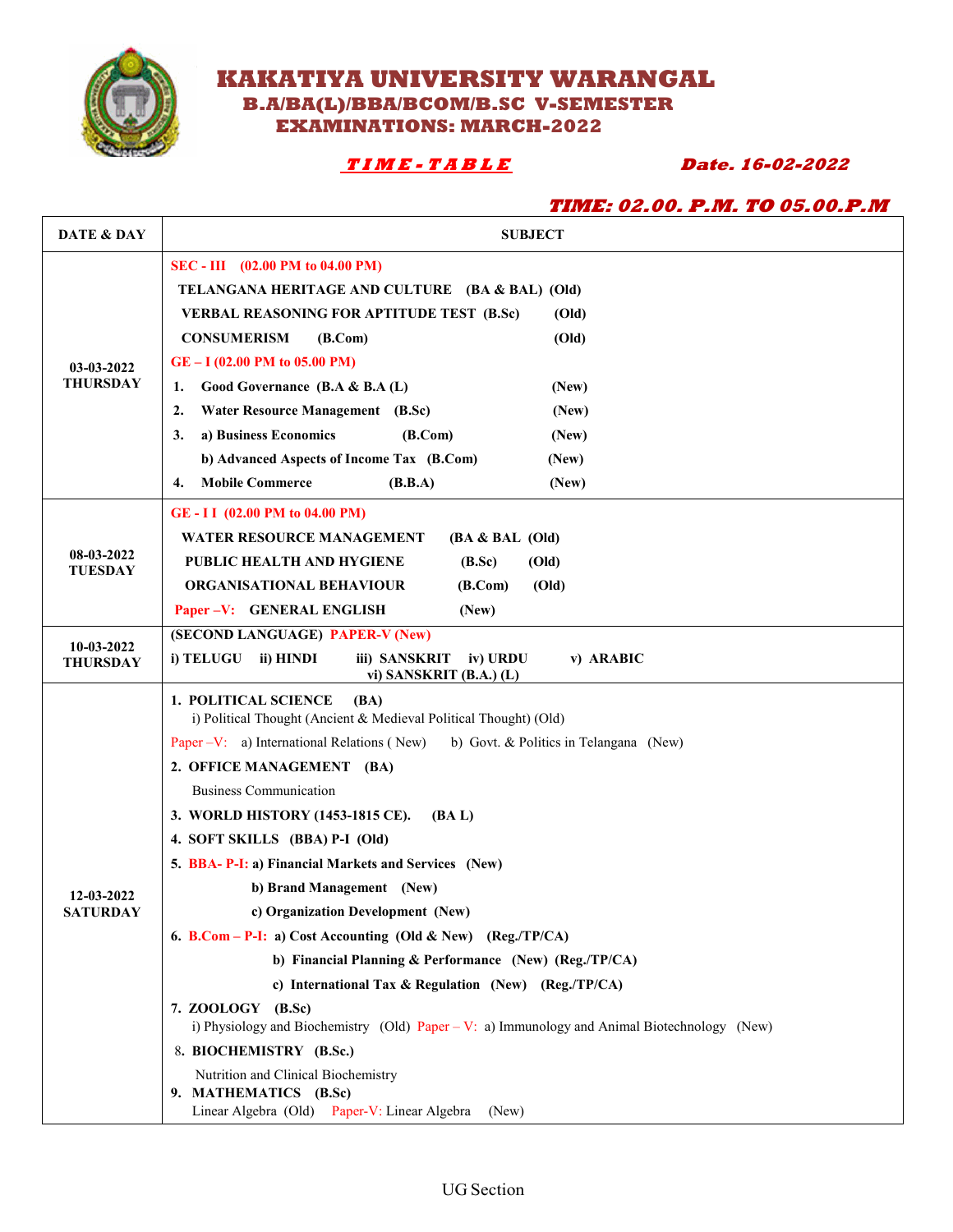|                              | 1. POLITICAL SCIENCE<br><b>(BA)</b><br>(i) International Relations (International Relations in $19^{th}$ & $20^{th}$ Century-I) (Old)<br>(ii) Government and Politics in Telangana (Old)<br>2. OFFICE MANAGEMENT (BA) |
|------------------------------|-----------------------------------------------------------------------------------------------------------------------------------------------------------------------------------------------------------------------|
|                              | Human Resource Management                                                                                                                                                                                             |
|                              | 3. SANSKRIT<br>(BA L)                                                                                                                                                                                                 |
|                              | 4. MANAGEMENT ACCOUNTING (B.B.A) - P-II (Old)                                                                                                                                                                         |
|                              | 5. B.B.A- P-II: a) Analysis of Investment in Financial Assets (New)<br>(New)                                                                                                                                          |
|                              | b) Retail Management                                                                                                                                                                                                  |
| 15-03-2022<br><b>TUESDAY</b> | c) Performance Appraisal and Counseling<br>(New)<br>6. BUSINESS LAWS (B.COM) (OLD)<br>$P-II$ (Old)                                                                                                                    |
|                              | 7. B.Com - P-II: a) Computerized Accounting (New) (Reg./TP/CA)                                                                                                                                                        |
|                              |                                                                                                                                                                                                                       |
|                              | b) Financial Decision Making - I (New) (Reg./TP/CA)                                                                                                                                                                   |
|                              | c) International Tax & Regulation (New) (Reg./TP/CA)                                                                                                                                                                  |
|                              | 8. ZOOLOGY (B.Sc)<br>(a) Applied Zoology (Old) (b) Food and Nutrition (Old) (c) Bioinstrumentation (Old)                                                                                                              |
|                              | 9. BIOCHEMISTRY (B.Sc.)                                                                                                                                                                                               |
|                              | Tools and Techniques in Biochemistry                                                                                                                                                                                  |
|                              | 10. MATHEMATICS (B.Sc)<br>(a) Solid Geometry (Old)<br>(b) Integral Calculus (Old)                                                                                                                                     |
|                              |                                                                                                                                                                                                                       |
|                              | 1. ECONOMICS (B.A)<br>i) Indian Economy (Old)<br>Paper-V: a) Agriculture Economics (New) b) Public Economics (New)                                                                                                    |
|                              | 2. TOURISM<br>(BA)<br>Paper-V: Tourism Resources of Telangana (Old & New)                                                                                                                                             |
|                              | 3. HISTORY OF TELUGU LANGUAGE (BA L)                                                                                                                                                                                  |
|                              | 4. PRODUCTION MANAGEMENT (B.B.A) P- III (Old)                                                                                                                                                                         |
|                              | 5. B.B.A Paper- III: a) Insurance Services (New)                                                                                                                                                                      |
|                              | b) Customer Relationship Management (New)                                                                                                                                                                             |
|                              | c) Compensation Management<br>(New)                                                                                                                                                                                   |
|                              | 6. BANKING THEORY & PRACTICE (B.COM) Paper- III (Old)                                                                                                                                                                 |
| 17-03-2022                   | 7. B.Com Paper – III: a) Auditing (New) (B.Com. Reg.)                                                                                                                                                                 |
| <b>THURSDAY</b>              | a) Tax Planning & Management (New) (B.Com. TP)                                                                                                                                                                        |
|                              | a)Management Information Systems (New) (B.Com. CA)                                                                                                                                                                    |
|                              | b) Advanced Corporate Accounting (New) (Reg./TP)                                                                                                                                                                      |
|                              | b) E-Commerce (B.Com. CA)                                                                                                                                                                                             |
|                              | c) Financial Management (New) (Reg. /TP)                                                                                                                                                                              |
|                              | c) Mobile Applications (New) (B.Com CA)                                                                                                                                                                               |
|                              | 8. CHEMISTRY (B.Sc)<br>Chemistry (Old)<br><b>Paper-V: a) Spectroscopy &amp; Chromatography (New)</b>                                                                                                                  |
|                              | b) Metallurgy Dyes and Catalysis (New)<br>9. STATISTICS (B.Sc)                                                                                                                                                        |
|                              | Applied Statistics - I (Old) Paper-V: Applied Statistics-I (New)                                                                                                                                                      |
|                              | 1. ECONOMICS (B.A)                                                                                                                                                                                                    |
| 21-03-2022<br><b>MONDAY</b>  | (i) Economics of Development & Infrastructure (Old) (ii) Economics of Statistics - I (Old)<br>(iii) Economics of Rural Development (Old)                                                                              |
|                              | 2. TOURISM<br>(BA)<br>Destination Planning & Development (Old)                                                                                                                                                        |
|                              | 3. SPECIAL AUTHOR (BAL)<br>4. INCOME TAX-I (BBA) Paper-IV (Old)                                                                                                                                                       |
|                              | 5. COMPUTERIZED ACCOUNING (B.COM) Paper-IV (Old)                                                                                                                                                                      |
|                              | 6. CHEMISTRY (B.Sc)                                                                                                                                                                                                   |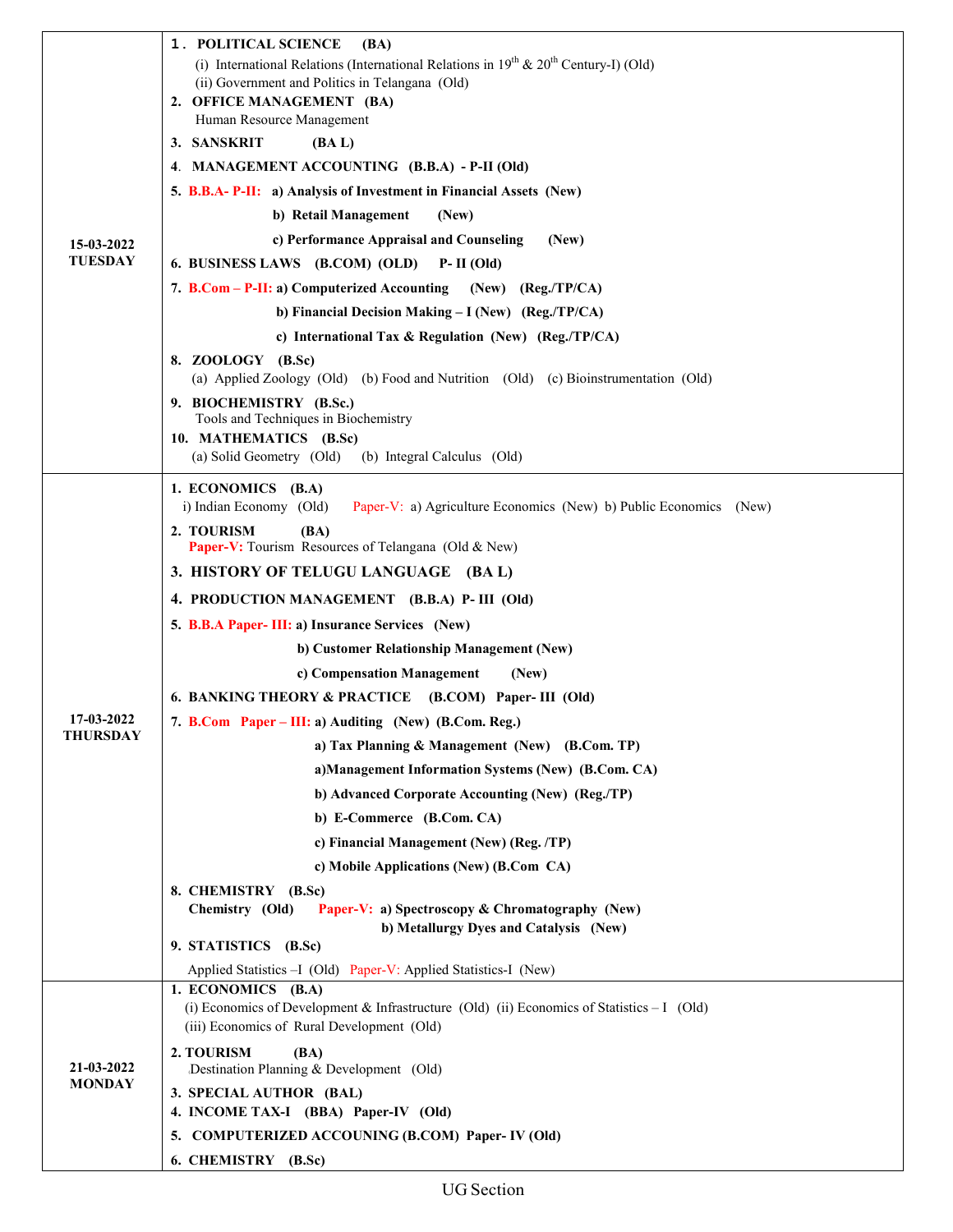|                                | (a) Instrumental methods of Analysis (Old) (b) Industrial Chemistry and Catalysis (Old)                                       |
|--------------------------------|-------------------------------------------------------------------------------------------------------------------------------|
|                                | (c) Analysis of Drugs, Food & Dairy Products (Old)<br>7. STATISTICS (B.Sc)                                                    |
|                                | SQC and LPP<br>$\text{(Old)}$                                                                                                 |
|                                | 1. HISTORY (BA)                                                                                                               |
|                                | World History (1453 -1815 CE) (Old) Paper-V: History of the Modern World (From CE to 1964 CE) (New)                           |
|                                | 2. POETICS<br>(BAL)<br>3. ENTREPRENEURSHIP<br>(BBA) Paper-V: (Old)                                                            |
|                                | 4. FINANCIAL MANAGEMENT (GR-A & B:GEN & FINANCE) (B.COM) Paper - V (Old)                                                      |
|                                | 5. E-COMMCERCE<br>(B. COM) (CA)<br>Paper – V: $(Old)$                                                                         |
| 23-03-2022<br><b>WEDNESDAY</b> | $(B. COM)$ (Taxation) (Old) Paper – V<br><b>6. DIRECT TAXES-1</b>                                                             |
|                                | 7. BOTANY (B.Sc)<br>i) Cell Biology Genetics (Old) Paper-V: a) Biodiversity & Conservation (New)                              |
|                                | b) Economic Botany<br>(New)                                                                                                   |
|                                | c) Seed Technology<br>(New)<br>8. POULTRY SCIENE (B.Sc)                                                                       |
|                                | Breeder and Hatchery Management<br>(Old $& New$ ) Paper-V                                                                     |
|                                | 9. PHYSICS (B.Sc)                                                                                                             |
|                                | Electromagnetism (Old) Paper – V: a) Modern Physics (New) b) Computational Physics<br>(New)                                   |
|                                | 1. HISTORY (BA)<br>(a) History of Telangana (Earliest times to 1724 CE) (Old)                                                 |
|                                | (b) Islamic History and Culture (From Earliest Times to The fall of Umayyad) (Old)                                            |
|                                | 2. PROSE (NOVEL, DRAMA, STORIES) (BAL)                                                                                        |
|                                | 3. FINANCE $-I$ (BBA)<br>Paper – VI: $(Old)$                                                                                  |
|                                | Security Analysis<br>4. MARKETING - I (BBA) Paper – VI: (Old)                                                                 |
|                                | Sales Management                                                                                                              |
| 25-03-2022<br><b>FRIDAY</b>    | 5. PRINCIPLES OF MARKETING<br>$(B. COM)$ (Group $-A$ : General) Paper – VI: (Old)                                             |
|                                | 6. OBJECTIVE ORIENTED PROGRAMMING WITH C++ (B.COM) (CA) Paper – VI: (Old)<br>7. INDIRECT TAXES<br>(B.COM) (Taxation)<br>(Old) |
|                                | 8. BOTANY (B.Sc)                                                                                                              |
|                                | (a) Ecology & Biodiversity (Old)<br>(b) Horticulture (Old) (c) Microbiology and Plant Pathology (Old)                         |
|                                | 9. POULTRY SCIENEC (B.Sc)                                                                                                     |
|                                | <b>Broiler Management</b><br>$\text{(Old)}$<br>10. PHYSICS (B.Sc)                                                             |
|                                | (a) Solid State Physics (Old) (b) Modern Optics (Old) (c) Quantum Mechanics and Applications (Old)                            |
|                                | 1. PUBLIC ADMINISTRATION (BA)                                                                                                 |
|                                | i) Human Resources Management (Old) Paper – V: a) Human Resources Management (New)                                            |
|                                | b) Rural Governance<br>(New)                                                                                                  |
|                                | 2. FINANCE - II (BBA) Paper - VII: (Old)<br><b>International Financial Management</b>                                         |
|                                | 3. MARKETING - II (BBA) Paper - VII: (Old)                                                                                    |
| 28-03-2022<br><b>MONDAY</b>    | Advertising                                                                                                                   |
|                                | 4. BIOTECHNOLOGY (B.Sc)<br>Molecular Biology and DNA Technology (Old) Paper - V: a) Plant Biotechnology (New)                 |
|                                | b) Medical Biotechnology (New)                                                                                                |
|                                | 5. COMPUTER SCIENCE (B.Sc)<br>Programming in Java (Old) Paper - V: Programming in Java (New)                                  |
|                                | 6. SERICULTURE (B.Sc)                                                                                                         |
|                                | i) Diseases and pests of silk worm and their management (Old) $Paper - V$ : Mulberry and Silkworm Crop Protection (New)       |
| 30-03-2022<br>WEDNESDAY        | 1. PUBLIC ADMINISTRATION (BA)                                                                                                 |
|                                | i) Rural Local Governance (Old)                                                                                               |
|                                | <b>BIOTECHNOLOGY (B.Sc)</b>                                                                                                   |
|                                | Plant Biotechnology (Old) b) Medical Biotechnology (Old)<br>a)                                                                |
|                                | 3. COMPUTER SCIENCE (B.Sc)<br>(a) Computer Network (Old) (b) Visual Programming (Old) (c) Python (Old)                        |
|                                | 4. SERICULTURE (B.Sc)                                                                                                         |
|                                | i) Silkworm seed Technology (Old)                                                                                             |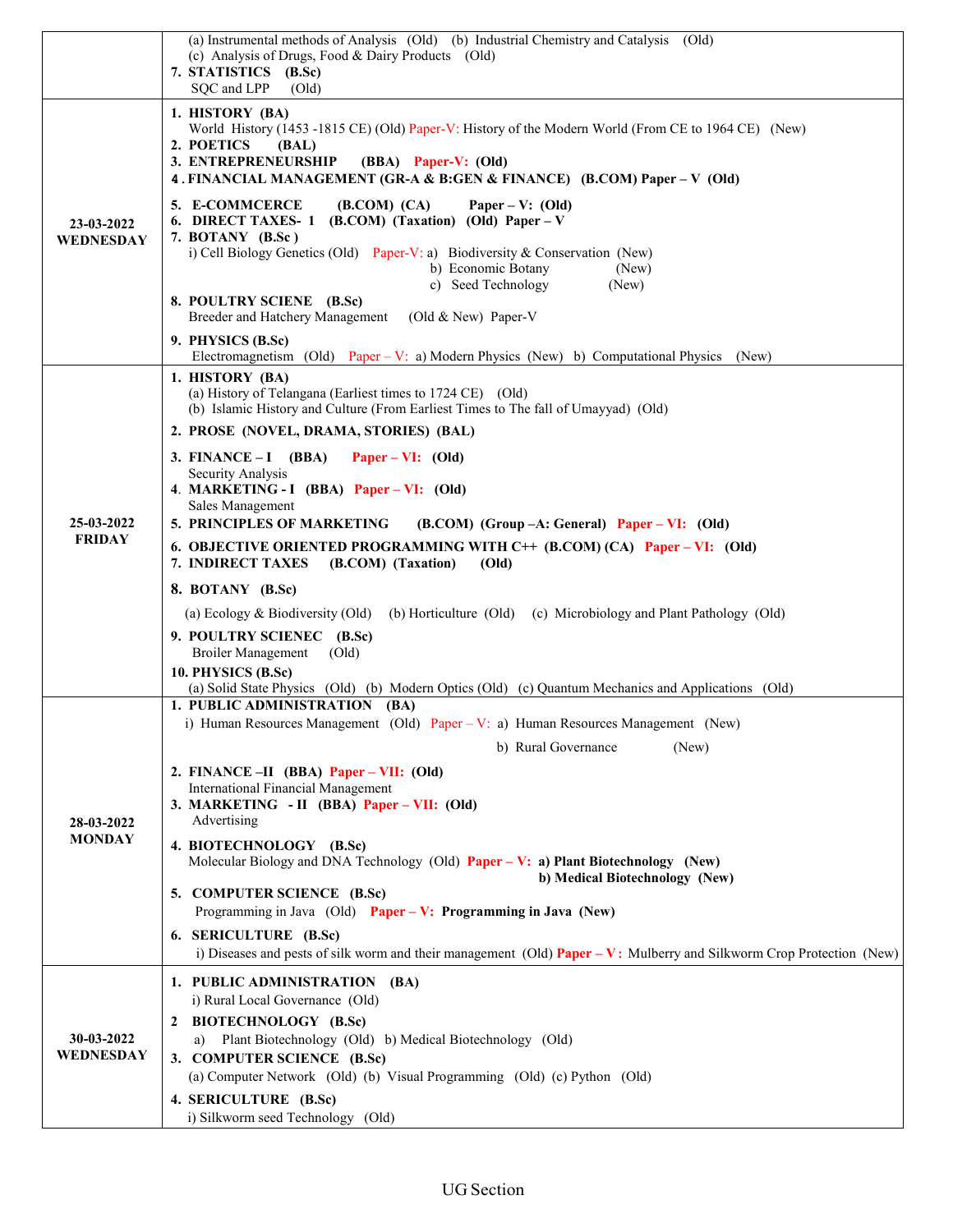|                               | 1. MODERN LANGUAGE (B.A)<br>i) Telugu Paper – V: a) Telugu Bhasha Charithra (Old & New) b) Adhunika Kavitha Doranulu (New)                                             |
|-------------------------------|------------------------------------------------------------------------------------------------------------------------------------------------------------------------|
|                               | ii) English Paper – V: The American Literature (Old & New)                                                                                                             |
|                               | 2. JOURNALISM & MASS COMMUNICATIONS (BA)                                                                                                                               |
|                               | Paper – V: a) Reporting and Editing for Electronic Media (Old & New)                                                                                                   |
|                               | b) Media Laws and Ethics (New)                                                                                                                                         |
|                               | <b>GEOGRAPHY (B.A)</b><br>3.                                                                                                                                           |
|                               | Principles of Remote Sensing                                                                                                                                           |
| 31-03-2022<br><b>THURSDAY</b> | 4. COMPUTER APPLICATIONS (BA & B.Sc)<br>Multimedia Systems and Applications (Old) Papert – V: Programming in Java (New)<br>5. ELECTRONICS (B.Sc.)                      |
|                               | i) Digital Electronics (Old) Paper – V: a) Digital Electronics & Microprocessor (New)                                                                                  |
|                               | b)Electronic Instrumentation (New)                                                                                                                                     |
|                               | 6. GEOLOGY (B.Sc)                                                                                                                                                      |
|                               | i) Indian Geology and Palaeontology (Old) Paper - V: a) Stratigraphy Indian Geology and Palaeontology (New)<br>b) Environmental geology (New)                          |
|                               | 7. MICROBIOLGY (B.Sc)<br>i) Basic of Immunology (Old)<br>Paper – V: a) Instrumentation and Biotechques (New)                                                           |
|                               | b) Industrial and Food Microbiology (New)                                                                                                                              |
|                               | 8. INDUSTRIAL MICRO-BIOLOGY (B.Sc)<br>Immunology and Medical Microbiology                                                                                              |
|                               | 1. MODERN LANGUAGE (B.A)                                                                                                                                               |
|                               | $(i)$ Telugu $(Old)$<br>(ii) English                                                                                                                                   |
|                               | (a) Science Fiction (Old) (b) Partition Literature (Old)                                                                                                               |
|                               | 2. JOURNALISM & MASS COMMUNICATIONS (BA)<br>(a) Media and Development (Old) (b) Media Laws and Ethics (Old)                                                            |
|                               | 3. GEOGRAPHY (B.A)<br>Geography of India                                                                                                                               |
|                               | 4. COMPUTER APPLICATIONS (BA & B.Sc)<br>(a) Computer Networks (Old) (b) Object Oriented Programming with C++ (Old) (c) System Programming (Old)                        |
| 01-04-2022                    | 5. ELECTRONICS (B.Sc)                                                                                                                                                  |
| <b>FRIDAY</b>                 | i) Digital Communication (Old) ii) Electronic Instrumentation (Old)                                                                                                    |
|                               | 6. GEOLOGY<br>(B.Sc)                                                                                                                                                   |
|                               | Hydrogeology<br>$\text{(Old)}$                                                                                                                                         |
|                               | 7. MICRO-BIOLOGY (B.Sc)                                                                                                                                                |
|                               | i) Recombinant DNA Technology (Old)<br>(ii) Instrumentation and Bio techniques (Old)<br>(iii) Biosafty and Intellectual Property (Old)                                 |
|                               | 8. INDUSTRIAL MICRO-BIOLOGY (B.Sc)                                                                                                                                     |
|                               | <b>Instrumentation and Biotechniancs</b>                                                                                                                               |
|                               | 1. SOCIOLOGY<br>(BA)<br>i) Rural and Urban Sociology (Old) Paper – V: a) Sociology of Development<br>(New)                                                             |
| 04-04-2022                    | b) Social Stratification and Social Mobility<br>(New)                                                                                                                  |
| <b>MONDAY</b>                 | c) Social Anthropology<br>(New)<br>2. HUMAN RESOURCE MANAGEMENT (BA)                                                                                                   |
|                               | <b>Industrial Relations</b>                                                                                                                                            |
|                               | 1. SOCIOLOGY (BA)                                                                                                                                                      |
| 06-04-2022<br>WEDNESDAY       | (i) Sociology of Development (Old) (ii) Social Anthropology (Old) (iii) Social Stratification and Mobility (Old)                                                       |
|                               | 2. HUMAN RESOURCE MANAGEMENT (BA)<br>Employee welfare                                                                                                                  |
|                               |                                                                                                                                                                        |
|                               |                                                                                                                                                                        |
|                               | DR.<br>J. MADHUKAR                                                                                                                                                     |
|                               | <b>ACOE</b><br>ACOE<br><b>CONTROLLER OF EXAMINATIONS</b><br>Note: 1) Any omission or clash in the Time-Table may be intimated to the Controller of Examinations, K.U., |

 Warangal immediately. 2) Candidates will not be allowed into examination hall after 2) Candidates will not be allowed into examination hall after 2.00 PM.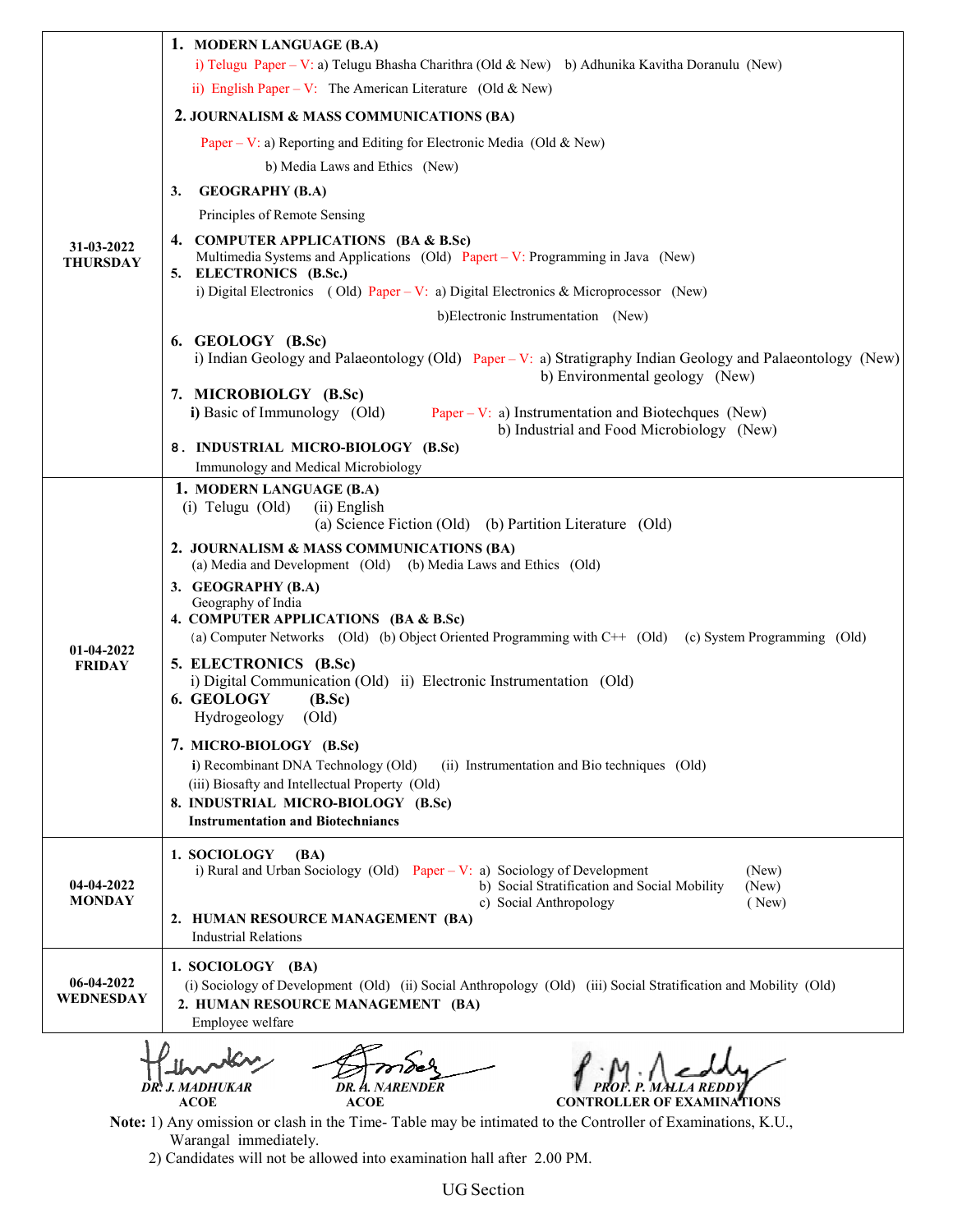

**B.C.A I- SEMESTER** 

# **KAKATIYA UNIVERSITY WARANGAL BCA SEMESTER SEMESTER EXAMINATIONS: MARCH-2022**

# $$

Date: 16<u>-02-2022</u>

#### **TIME: 09.00. A.M TO 12.00.NOON**

| <i>B.C.A L.SEMESTER</i>        | <i>TIME: 09.00. A.M TO 12.00.NOON</i>  |
|--------------------------------|----------------------------------------|
| 08-03-2022                     |                                        |
| <b>TUESDAY</b>                 | <b>GENERAL ENGLISH -I</b>              |
| 10-03-2022                     |                                        |
| <b>THURSDAY</b>                | FUNDAMENTALS OF INFORMATION TECHNOLOGY |
| 12-03-2022                     | PROGRAMMING WITH C                     |
| <b>SATURDAY</b><br>15-03-2022  |                                        |
| <b>TUESDAY</b>                 | <b>DISCRETE MATHEMATICS</b>            |
| 17-03-2022                     |                                        |
| <b>THURSDAY</b>                | <b>MANAGEMENT INFORMATION SYSTEMS</b>  |
| <b>B.C.A III. SEMESTER</b>     | <b>TIME: 09.00. A.M TO 12.00.NOON</b>  |
| DATE & DAY                     | <b>Title</b>                           |
| 09-03-2022<br><b>WEDNESDAY</b> | DATA STRUCTURES WITH C++               |
| 11-03-2022<br><b>FRIDAY</b>    | OPERATING RESEARCH                     |
| 14-03-2022<br><b>MONDAY</b>    | <b>WEB PROGRAMMING</b>                 |
| 16-03-2022<br>WEDNESDAY        | SOFTWARE ENGINEERING                   |
| 19-03-2022<br><b>SATURDAY</b>  | <b>COMPUTER NETWORKS</b>               |
| <b>BCA V-SEMESTER</b>          | <b>TIME: 02.00. P.M. TO 05.00.P.M</b>  |

| 08-03-2022<br><b>TUESDAY</b>    | MULTIMEDIA SYSTEMS AND APPLICATIONS |
|---------------------------------|-------------------------------------|
| $10-03-2022$<br><b>THURSDAY</b> | OBJECT ORIENTED DESIGN IN UML       |
| 12-03-2022<br><b>SATURDAY</b>   | VISUAL PROGRAMMING                  |
| 15-03-2022<br><b>TUESDAY</b>    | <b>E-COMMERCE TECHNOLOGIES</b>      |
| 17-03-2022<br><b>THURSDAY</b>   | CRYPTOGRAPHY AND NETWORK SECURITY   |

DR. J. MADHUKAR

ACOE ACOE

**DR. A. NARENDER** *PROF. P. MALLA REDDY* 

**CONTROLLER OF EXAMINATIONS**

Note: 1) Any omission or clash in the Time-Table may be intimated to the Controller of Examinations, K.U., Warangal immediately. (1) Any omission or clash in the Time-Table may be intimated to the Controller of Examinations, K.U., Warangal immediately.<br>2) Candidates will not be allowed into examination hall after 09.00 AM and 2.00 PM for after-noon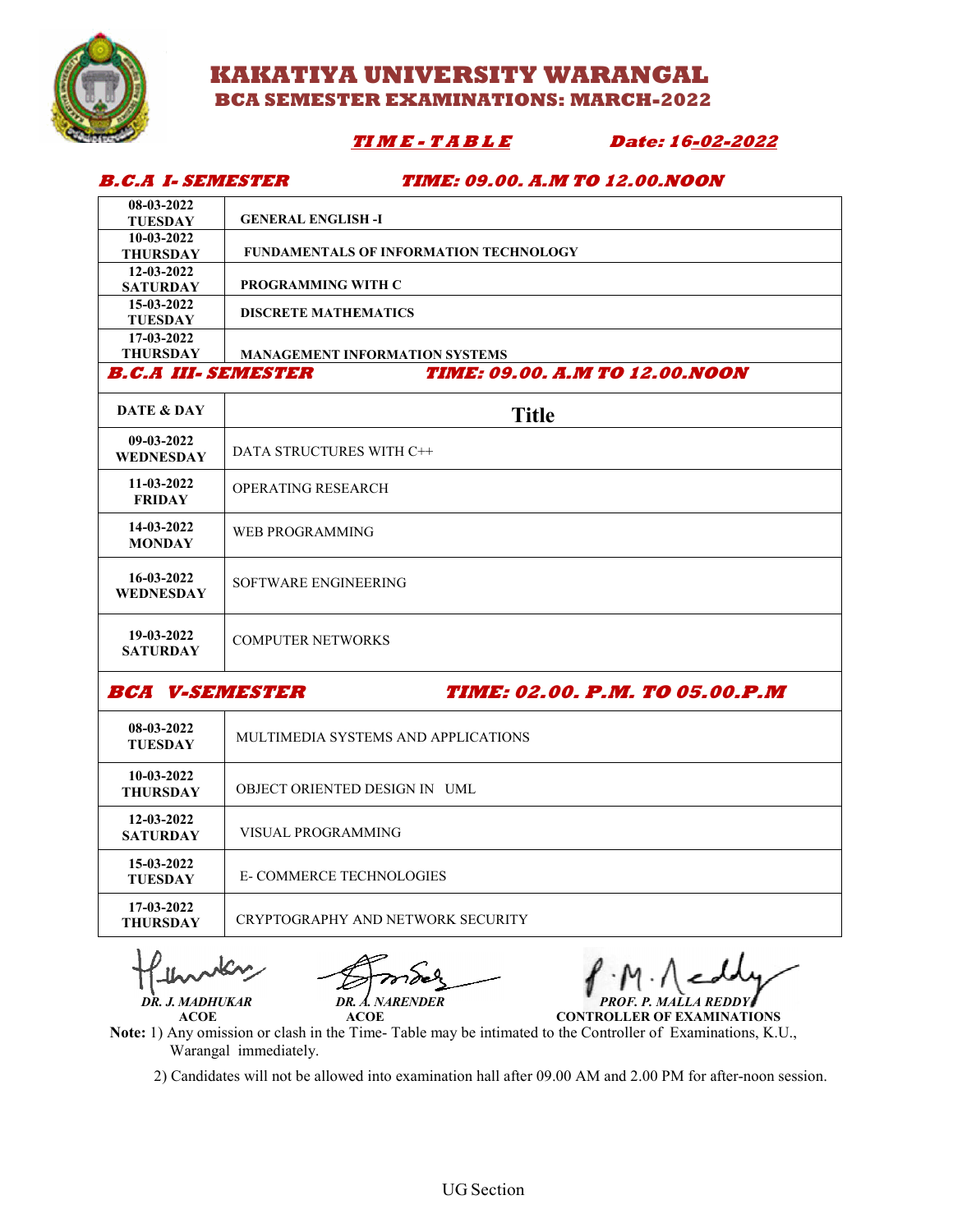

*MARAKATIYA UNIVERSITY WARANGAL* 

**EXAMINATIONS: MARCH-2022** 

# **I M E - T A B L E Date. 16**

**6-02-2022**

### **B.Voc I- SEMESTER**

**TIME: 09.00. A.M TO 12 12.00.NOON**

| <b>DATE &amp; DAY</b>          | <b>Title</b>                                                                                                                |
|--------------------------------|-----------------------------------------------------------------------------------------------------------------------------|
| 08-03-2022<br><b>TUESDAY</b>   | <b>GENERAL ENGLISH</b>                                                                                                      |
| 10-03-2022<br><b>THURSDAY</b>  | TELUGU<br>2) HINDI<br>$\bf{1}$                                                                                              |
| 12-03-2022<br><b>SATURDAY</b>  | General Component (Time: 9 am to 11 am)<br>Financial Accounting-I {Retail Marketing}<br>Business Economics {FATP, A&T, EDP} |
| 15-03-2022<br><b>TUESDAY</b>   | General Component (Time: 9 am to 11 am)<br>Business Organization {RM, FATP, A&T, EDP)                                       |
| 17-03-2022<br><b>THURSDAY</b>  | Fundamentals of Marketing Management {Retail Marketing}<br>Financial Accounting - [ {FATP, A&T, EDP}                        |
| 21-03-2022<br><b>MONDAY</b>    | Basics of Retailing {Retail Marketing}<br>Direct Taxation - [{FATP, A&T}<br>Entrepreneurship-I {EDP}                        |
| 23-03-2022<br><b>WEDNESDAY</b> | Human Resource for Retail Business {Retail Marketing}<br>Business Laws {FATP, A&T}<br>Business Laws {EDP}                   |
| 25-03-2022<br><b>FRIDAY</b>    | Information Technology {RM, FATP, A&T, EDP}                                                                                 |

 *DR. J. MADHUKAR DR. A. NARENDER*

 **ACOE ACOE**

*MADHUKAR PROF. P. MALLA REDDY* **CONTROLLER OF EXAMINATIONS**

- Note: 1) Any omission or clash in the Time- Table may be intimated to the Controller of Examinations, K.U., Warangal immediately.
	- Warangal immediately.<br>2) Candidates will not be allowed into examination hall after 9.00 AM.